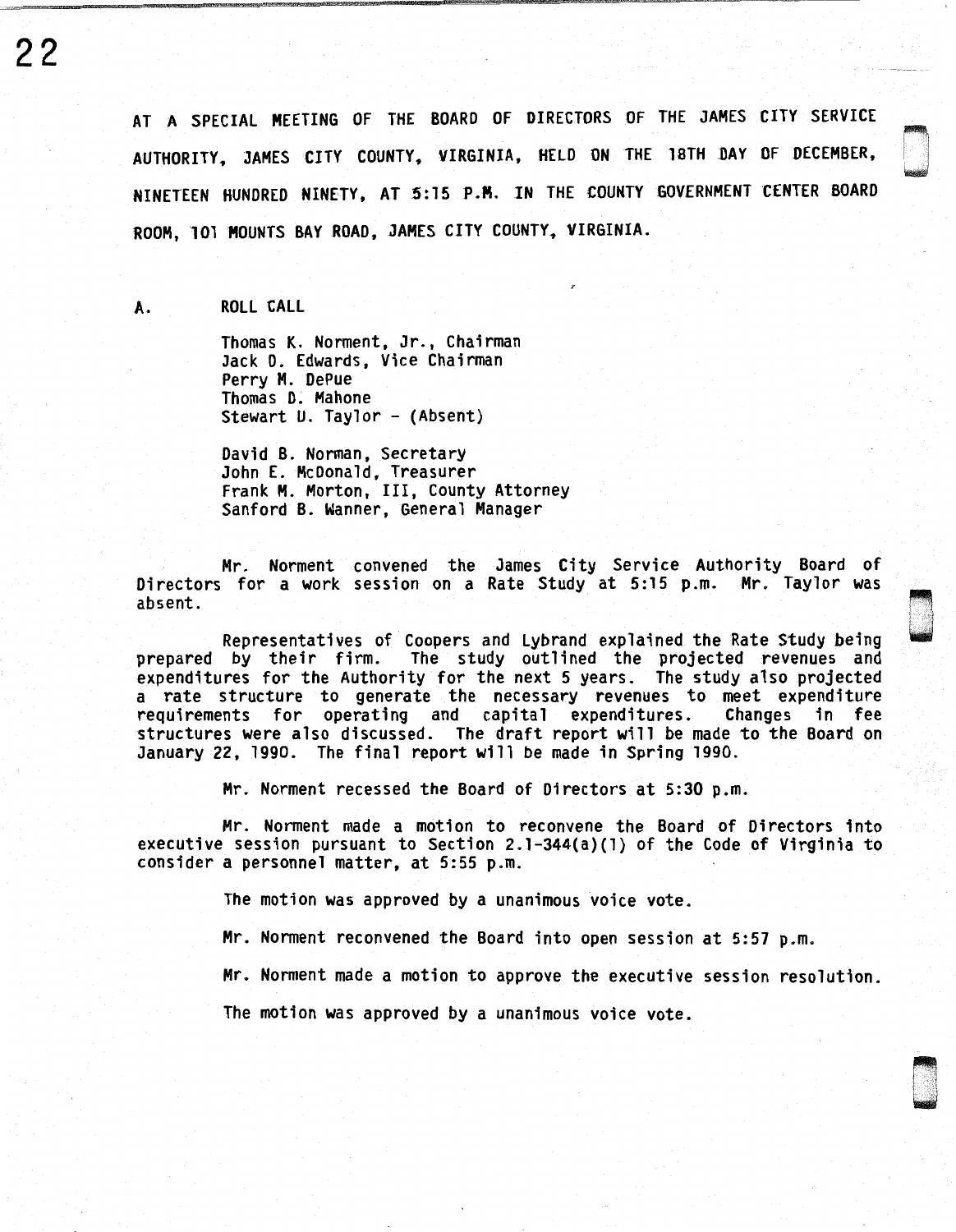# R E S 0 l U T I 0 N

 $-2-$ 

### MEETING DATE: DECEMBER 18, 1989

#### CERTIFICATION OF EXECUTIVE MEETING

- WHEREAS, the Board of Directors of the James Service Authority, (Board) has convened an executive meeting on this date pursuant to an affirmative recorded vote and in accordance with the provisions of the Virginia Freedom of Information Act; and
- WHEREAS, Section 2.1-344.1 of the Code of Virginia requires a certification by the Board that such executive meeting was conducted in conformity with Virginia law.
- NOW, THEREFORE, BE IT RESOLVED that the Board of Directors of the James City Service Authority, hereby certifies that, to the best of each member's knowledge; (i) only public business matters lawfully exempted from open meeting requirements by Virginia law were discussed in the executive meeting to which this certification resolution applies; and, (ii) only such public business matters as were identified in the motion convening the executive meeting were heard, discussed or considered by the Board.

Mr. Norment made a motion to approve the resolution naming the Acting General Manager of James City Service Authority.

The motion was approved by a unanimous voice vote.

### R E S 0 l U T I 0 N

# APPOINTMENT OF ACTING GENERAL MANAGER

OF THE JAMES CITY SERVICE AUTHORITY

- WHEREAS, the Board of Directors of the James City Service Authority are authorized to appoint an Acting General Manager of the Authority.
- NOW, THEREFORE, BE IT RESOLVED by the Board of Directors of the James City<br>Service Authority that they hereby appoint Larry M. Foster as the Acting General Manager of the Authority.
- BE IT FURTHER RESOLVED that this Resolution shall be in full force and effective on January 1, 1990.

Mr. Norment made a motion to adjourn at 6:00 p.m.

23